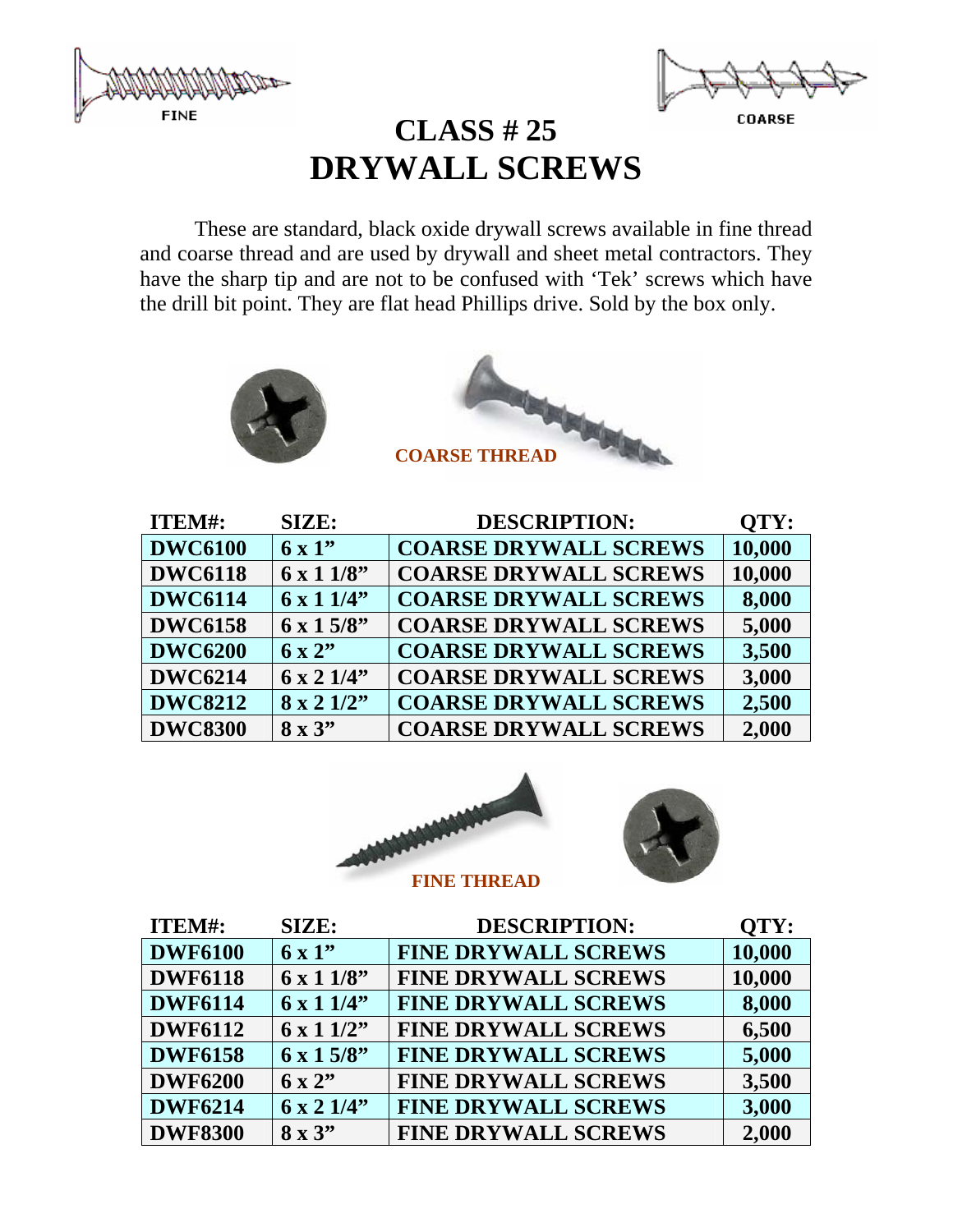# **CLASS # 25 HEX WASHER HEAD TEK SCREWS**

 These are self drilling screws, commonly called 'Tek Screws'. They have a drill bit type tip that starts the hole for the rest of the screw. They will start drilling right where they're placed without dancing.

 They have a hex shaped head with an attached washer and are used with a nut driver for attaching on all kinds of metal. Used by sheet metal, duct and electrical contractors. Sold by the box only.





| ITEM#:          | SIZE:                | <b>DESCRIPTION:</b>   | QTY:   |
|-----------------|----------------------|-----------------------|--------|
| <b>HWH612</b>   | #6 x $1/2$ "         | <b>HWH TEK SCREWS</b> | 15,000 |
|                 |                      |                       |        |
| <b>HWH812</b>   | $#8 \times 1/2"$     | <b>HWH TEK SCREWS</b> | 10,000 |
| <b>HWH858</b>   | #8 x 5/8"            | <b>HWH TEK SCREWS</b> | 10,000 |
| <b>HWH834</b>   | #8 x 3/4"            | <b>HWH TEK SCREWS</b> | 10,000 |
| <b>HWH8100</b>  | $#8 \times 1"$       | <b>HWH TEK SCREWS</b> | 7,500  |
| <b>HWH8114</b>  | $#8 \times 1 - 1/4"$ | <b>HWH TEK SCREWS</b> | 5,000  |
| <b>HWH8112</b>  | #8 x 1-1/2"          | <b>HWH TEK SCREWS</b> | 4,000  |
|                 |                      |                       |        |
| <b>HWH1012</b>  | #10 x $1/2$ "        | <b>HWH TEK SCREWS</b> | 8,500  |
| <b>HWH1058</b>  | #10 x $5/8$ "        | <b>HWH TEK SCREWS</b> | 7,500  |
| <b>HWH1034</b>  | #10 x 3/4"           | <b>HWH TEK SCREWS</b> | 6,500  |
| <b>HWH10100</b> | #10 x 1"             | <b>HWH TEK SCREWS</b> | 5,000  |
| <b>HWH10114</b> | #10 x 1-1/4"         | <b>HWH TEK SCREWS</b> | 3,500  |
| <b>HWH10112</b> | #10 x 1-1/2"         | <b>HWH TEK SCREWS</b> | 3,000  |
|                 |                      |                       |        |
| <b>HWH1234</b>  | #12 x 3/4"           | <b>HWH TEK SCREWS</b> | 5,000  |
| <b>HWH12100</b> | $#12 \times 1"$      | <b>HWH TEK SCREWS</b> | 3,500  |
| <b>HWH12114</b> | #12 x 1-1/4"         | <b>HWH TEK SCREWS</b> | 3,500  |
| <b>HWH12112</b> | #12 x 1-1/2"         | <b>HWH TEK SCREWS</b> | 2,500  |
| <b>HWH12200</b> | #12 x 2"             | <b>HWH TEK SCREWS</b> | 2,000  |
| <b>HWH12300</b> | $#12 \times 3"$      | <b>HWH TEK SCREWS</b> | 1,500  |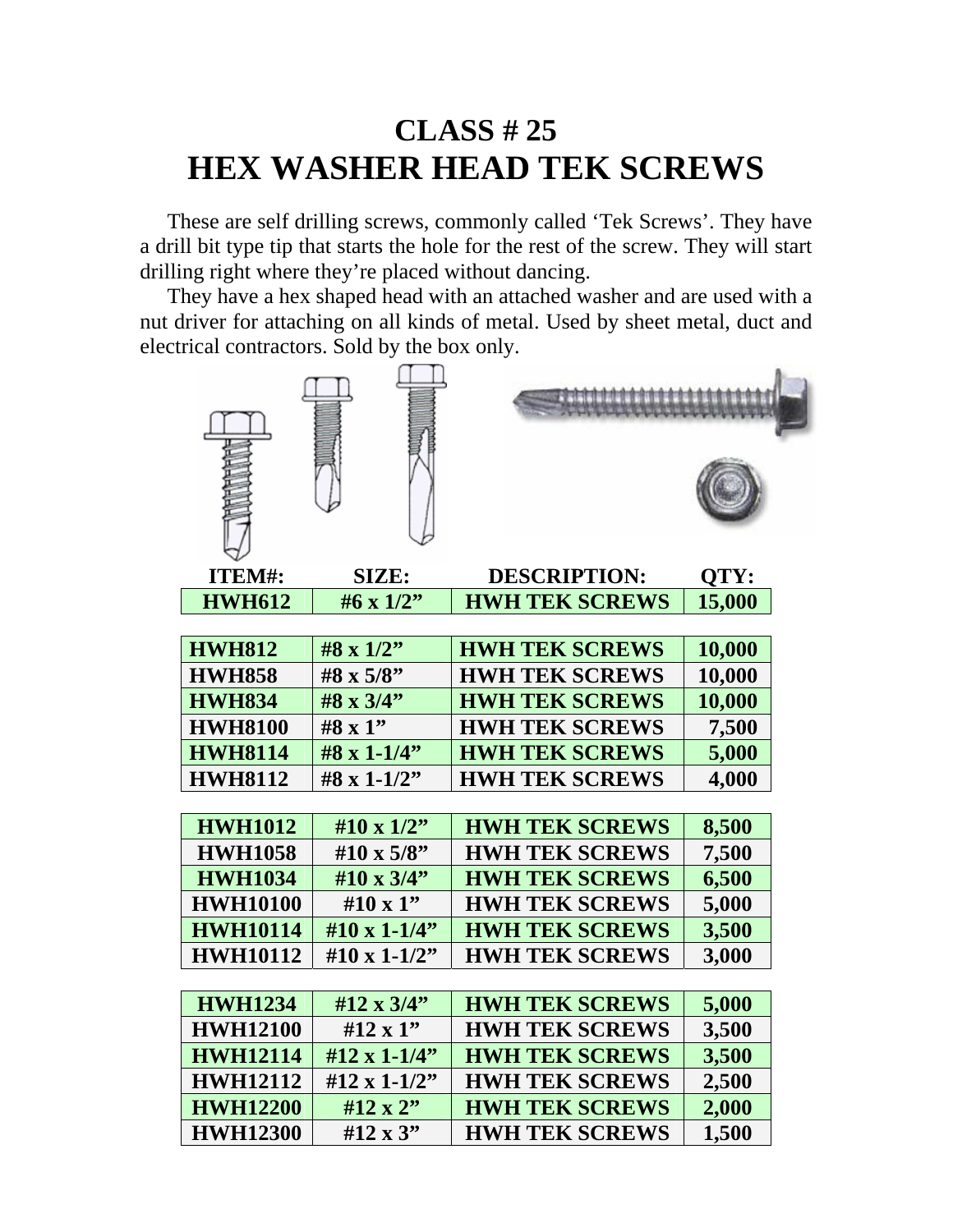## **CLASS # 25 CONCRETE SCREWS**

 Commonly called 'Tapcons', these blue concrete screws are excellent for attaching items to concrete, brick and block. They feature a unique 'high and low' thread design for excellent 'pull out' resistance and they have a coating that protects them from corrosion.

 They are an excellent, high quality concrete screw available with a flat or 'countersunk' Philips head, or a slotted hex head. They are not, however the 'Tapcon®' brand and are sold in bulk lots only of 2,000, 1,000, or 100. Refer to the chart for the correct size. The first measurement is the diameter of the screw, the second is the threads-per-inch count, and the third measurement is the length.

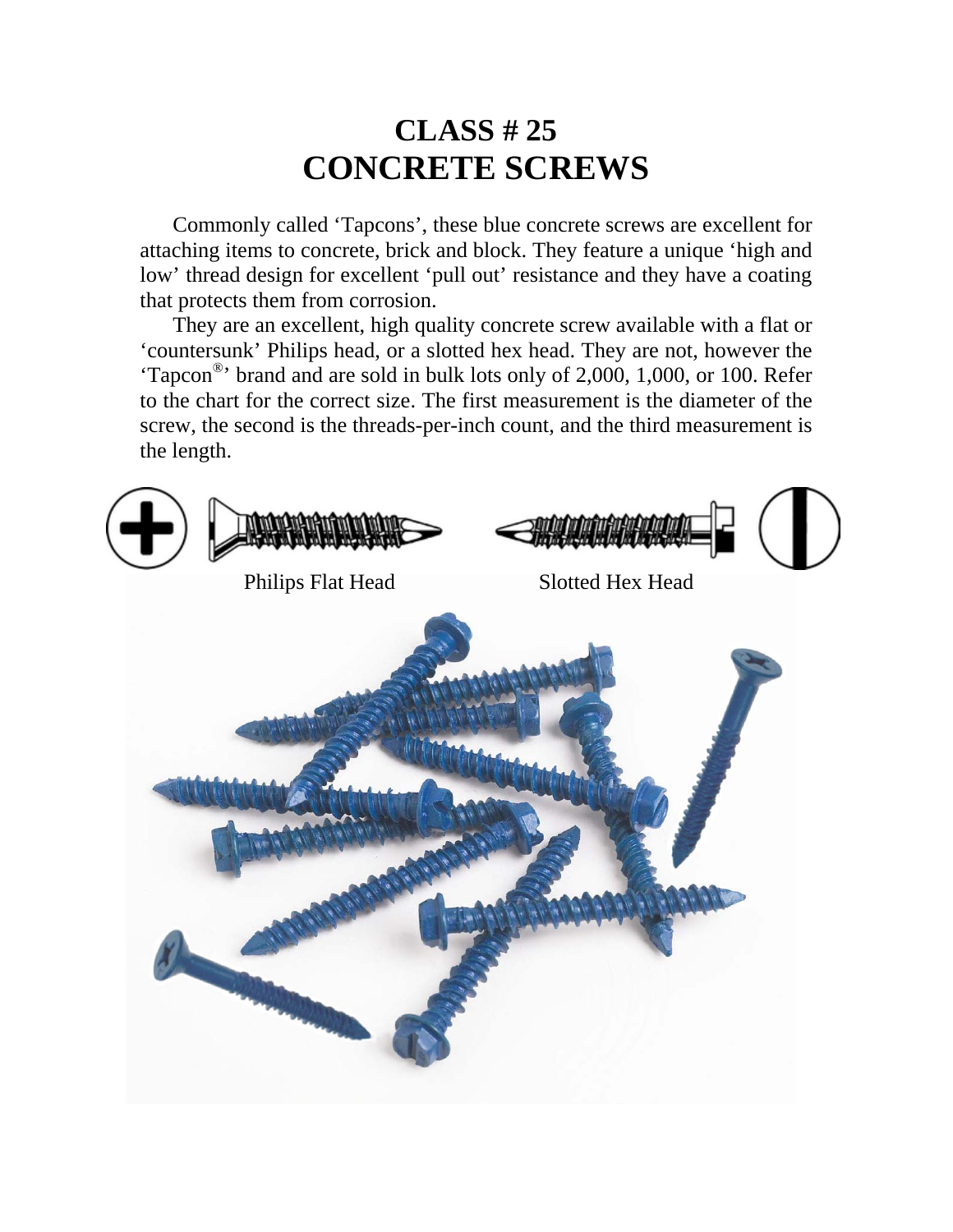#### **HEX HEAD CONCRETE SCREWS BY 100's**

| ITEM#:            | <b>SIZE:</b>           | <b>HEAD:</b> | OTY.       |
|-------------------|------------------------|--------------|------------|
| <b>TCHC316114</b> | $3/16$ " x 16 x 1-1/4" | <b>HEX</b>   | <b>100</b> |
| <b>TCHC316134</b> | $3/16$ " x 16 x 1-3/4" | <b>HEX</b>   | 100        |
| <b>TCHC316214</b> | $3/16$ " x 16 x 2-14"  | <b>HEX</b>   | <b>100</b> |
| <b>TCHC316234</b> | $3/16$ " x 16 x 2-3/4" | <b>HEX</b>   | 100        |
| <b>TCHC316314</b> | $3/16$ " x 16 x 3-1/4" | <b>HEX</b>   | 100        |
| <b>TCHC316334</b> | $3/16$ " x 16 x 3-3/4" | <b>HEX</b>   | <b>100</b> |
| <b>TCHC3164</b>   | $3/16$ " x 16 x 4"     | <b>HEX</b>   | 100        |
|                   |                        |              |            |
| <b>TCHC14114</b>  | $1/4$ " x 15 x 1-1/4"  | <b>HEX</b>   | <b>100</b> |
| <b>TCHC14134</b>  | $1/4$ " x 15 x 1-3/4"  | <b>HEX</b>   | 100        |
| <b>TCHC14214</b>  | $1/4$ " x 15 x 2-1/4"  | <b>HEX</b>   | <b>100</b> |
| <b>TCHC14234</b>  | $1/4$ " x 15 x 2-3/4"  | <b>HEX</b>   | <b>100</b> |
| <b>TCHC14314</b>  | $1/4$ " x 15 x 3-1/4"  | <b>HEX</b>   | 100        |
| <b>TCHC14334</b>  | $1/4$ " x 15 x 3-3/4"  | <b>HEX</b>   | 100        |
| <b>TCHC144</b>    | $1/4$ " x 15 x 4"      | <b>HEX</b>   | <b>100</b> |
|                   |                        |              |            |

#### **FLAT HEAD CONCRETE SCREWS BY 100's**



| <b>TCFC316114</b> | $3/16$ " x 16 x 1-1/4" | <b>FLAT</b> | <b>100</b> |
|-------------------|------------------------|-------------|------------|
| <b>TCFC316134</b> | $3/16$ " x 16 x 1-3/4" | <b>FLAT</b> | <b>100</b> |
| <b>TCFC316214</b> | $3/16$ " x 16 x 2-1/4" | <b>FLAT</b> | <b>100</b> |
| <b>TCFC316234</b> | $3/16$ " x 16 x 2-3/4" | <b>FLAT</b> | <b>100</b> |
| <b>TCFC316314</b> | $3/16$ " x 16 x 3-1/4" | <b>FLAT</b> | <b>100</b> |
| <b>TCFC316334</b> | $3/16$ " x 16 x 3-3/4" | <b>FLAT</b> | <b>100</b> |
| <b>TCFC3164</b>   | $3/16$ " x 16 x 4"     | <b>FLAT</b> | <b>100</b> |
|                   |                        |             |            |
| <b>TCFC14114</b>  | $1/4$ " x 15 x 1-1/4"  | <b>FLAT</b> | 100        |
| <b>TCFC14134</b>  | $1/4$ " x 15 x 1-3/4"  | <b>FLAT</b> | <b>100</b> |
| <b>TCFC14214</b>  | $1/4$ " x 15 x 2-1/4"  | <b>FLAT</b> | <b>100</b> |
| <b>TCFC14234</b>  | $1/4$ " x 15 x 2-3/4"  | <b>FLAT</b> | 100        |
| <b>TCFC14314</b>  | $1/4$ " x 15 x 3-1/4"  | <b>FLAT</b> | <b>100</b> |
| <b>TCFC14334</b>  | $1/4$ " x 15 x 3-3/4"  | <b>FLAT</b> | 100        |
| <b>TCFC144</b>    | $1/4$ " x 15 x 4"      | <b>FLAT</b> | <b>100</b> |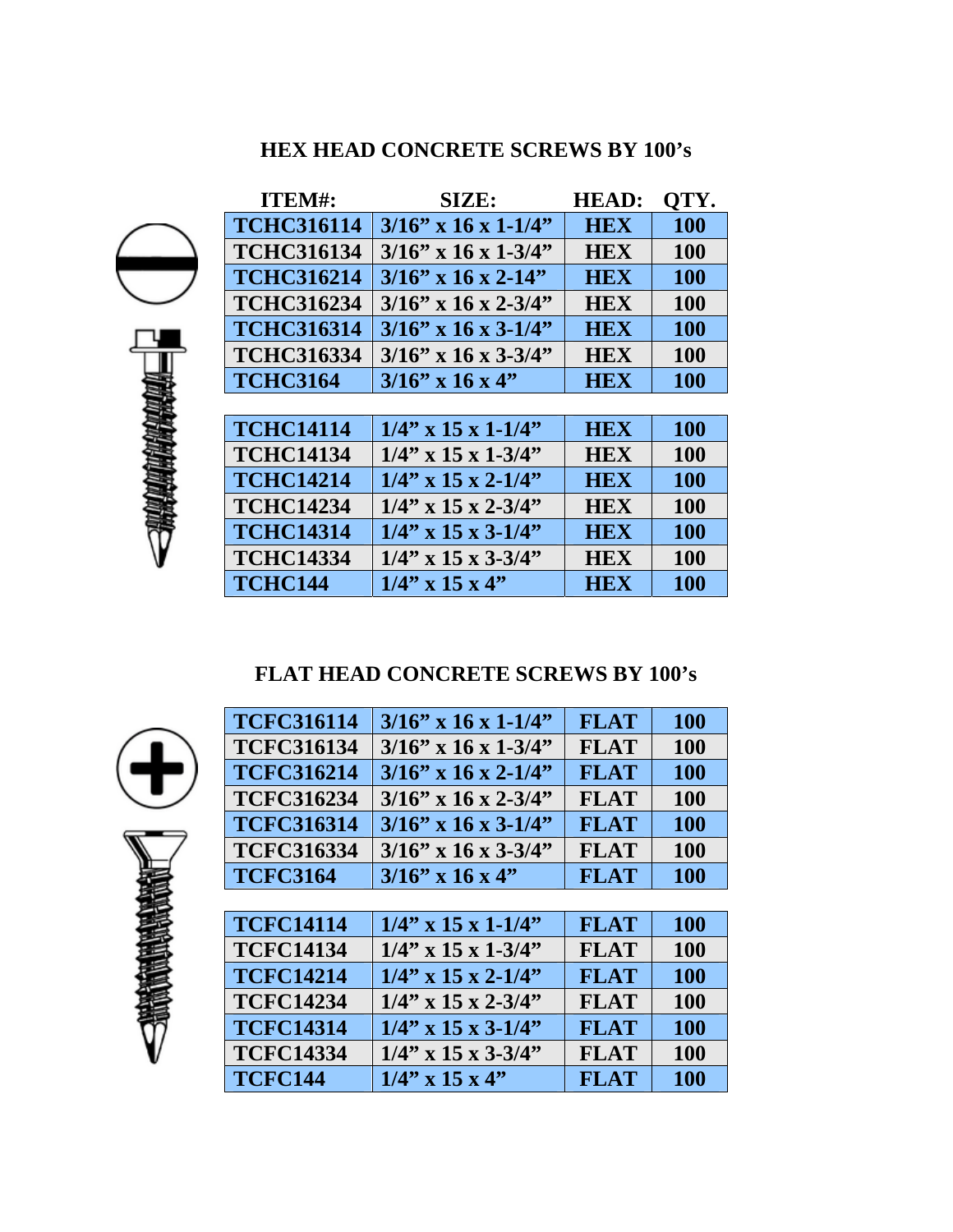#### **HEX HEAD CONCRETE SCREWS BY BULK**

| <b>ITEM#:</b>    | SIZE:                  | <b>HEAD:</b> | QTY.  |
|------------------|------------------------|--------------|-------|
| <b>TCH316114</b> | $3/16$ " x 16 x 1-1/4" | <b>HEX</b>   | 2,000 |
| <b>TCH316134</b> | $3/16$ " x 16 x 1-3/4" | <b>HEX</b>   | 2,000 |
| <b>TCH316214</b> | $3/16$ " x 16 x 2-14"  | <b>HEX</b>   | 2,000 |
| <b>TCH316234</b> | $3/16$ " x 16 x 2-3/4" | <b>HEX</b>   | 2,000 |
| <b>TCH316314</b> | $3/16$ " x 16 x 3-1/4" | <b>HEX</b>   | 1,000 |
| <b>TCH316334</b> | $3/16$ " x 16 x 3-3/4" | <b>HEX</b>   | 1,000 |
| <b>TCH3164</b>   | $3/16$ " x 16 x 4"     | <b>HEX</b>   | 1,000 |
|                  |                        |              |       |
| <b>TCH14114</b>  | $1/4$ " x 15 x 1-1/4"  | <b>HEX</b>   | 2000  |
| <b>TCH14134</b>  | $1/4$ " x 15 x 1-3/4"  | <b>HEX</b>   | 2000  |
| <b>TCH14214</b>  | $1/4$ " x 15 x 2-1/4"  | <b>HEX</b>   | 1000  |
| <b>TCH14234</b>  | $1/4$ " x 15 x 2-3/4"  | <b>HEX</b>   | 1000  |
| <b>TCH14314</b>  | $1/4$ " x 15 x 3-1/4"  | <b>HEX</b>   | 1000  |
| <b>TCH14334</b>  | $1/4$ " x 15 x 3-3/4"  | <b>HEX</b>   | 1000  |
| <b>TCH144</b>    | $1/4$ " x 15 x 4"      | <b>HEX</b>   | 1000  |

#### **FLAT HEAD CONCRETE SCREWS BY BULK**



| <b>TCF316114</b> | $3/16$ " x 16 x 1-1/4" | <b>FLAT</b> | 2,000 |
|------------------|------------------------|-------------|-------|
| <b>TCF316134</b> | $3/16$ " x 16 x 1-3/4" | <b>FLAT</b> | 2,000 |
| <b>TCF316214</b> | $3/16$ " x 16 x 2-1/4" | <b>FLAT</b> | 2,000 |
| <b>TCF316234</b> | $3/16$ " x 16 x 2-3/4" | <b>FLAT</b> | 2,000 |
| <b>TCF316314</b> | $3/16$ " x 16 x 3-1/4" | <b>FLAT</b> | 1,000 |
| <b>TCF316334</b> | $3/16$ " x 16 x 3-3/4" | <b>FLAT</b> | 1,000 |
| <b>TCF3164</b>   | $3/16$ " x 16 x 4"     | <b>FLAT</b> | 1,000 |
|                  |                        |             |       |
| <b>TCF14114</b>  | $1/4$ " x 15 x 1-1/4"  | <b>FLAT</b> | 2,000 |
| <b>TCF14134</b>  | $1/4$ " x 15 x 1-3/4"  | <b>FLAT</b> | 2,000 |
| <b>TCF14214</b>  | $1/4$ " x 15 x 2-1/4"  | <b>FLAT</b> | 1,000 |
| <b>TCF14234</b>  | $1/4$ " x 15 x 2-3/4"  | <b>FLAT</b> | 1,000 |
| <b>TCF14314</b>  | $1/4$ " x 15 x 3-1/4"  | <b>FLAT</b> | 1,000 |
| <b>TCF14334</b>  | $1/4$ " x 15 x 3-3/4"  | <b>FLAT</b> | 1,000 |
| <b>TCF144</b>    | $1/4$ " x 15 x 4"      | <b>FLAT</b> | 1,000 |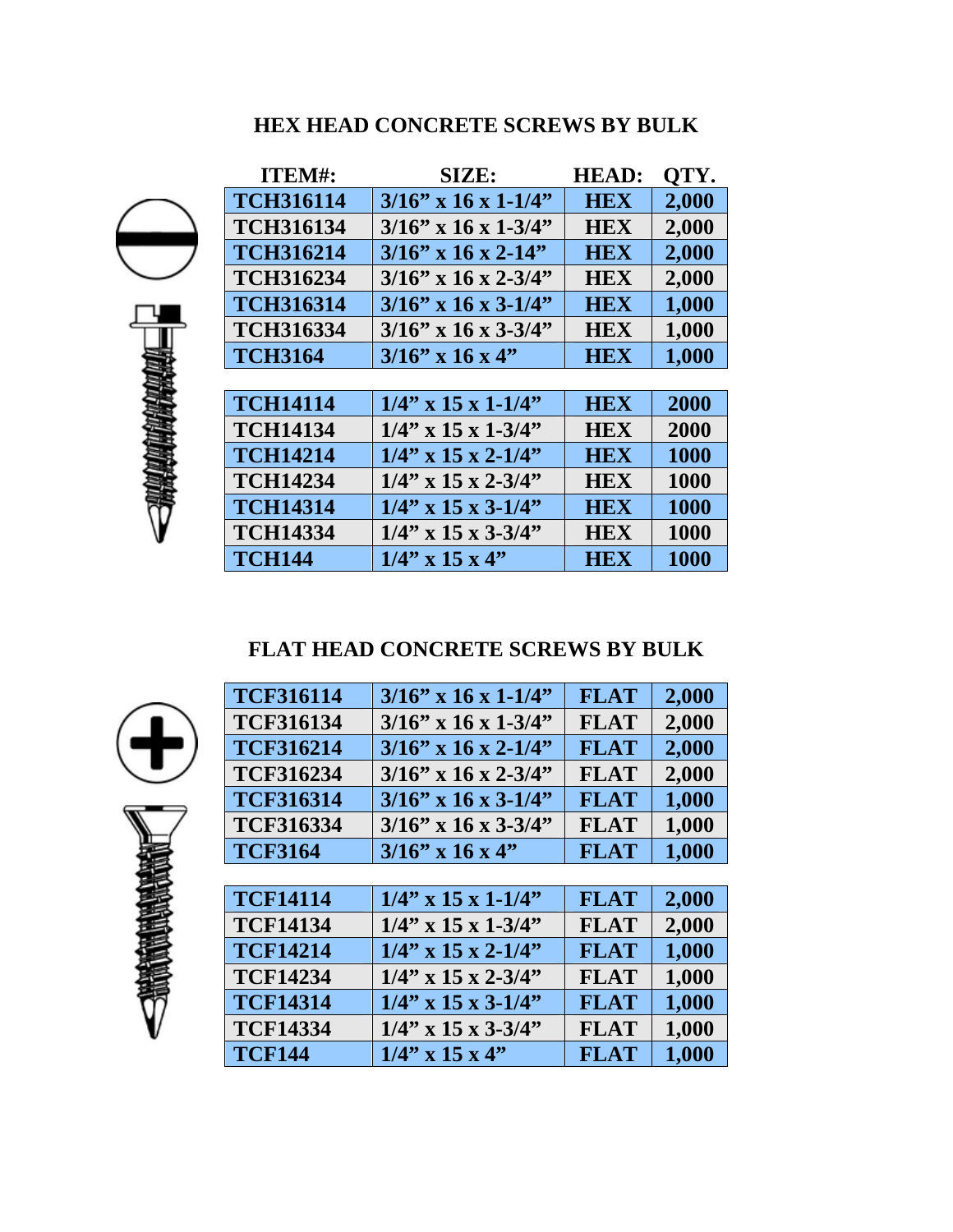# **CLASS # 25 TAPCON INSTALLATION KIT**

 This kit assists in easy installation of Tapcon or Tapcon-type concrete screws. Made from polished chrome vanadium steel and set inside a rugged plastic carrying case, this kit includes the sleeve, drill adapter, two Philips bits and a Philips bit adapter.

 Simply place the adapter and sleeve into a masonry drill, add either a 1/4" or 5/16" adapter and place concrete screw into adapter. The tiny magnet inside the adapter will hold screw in place for ease of application.

 The carrying case includes a deep, empty section to hold a handful of Tapcon or Tapcon-type concrete screws and drill bits so you will always be ready for any job.



Includes:

- $6-1/2$ " Sleeve
- 1/4" Masonry drill adapter
- 1/4" Magnetic driver
- 5/16" Magnetic driver
- Philips bit adapter
- #2 x 1" Philips bit
- #3 x 1" Philips bit
- $1/8$ " Hex key
- Carrying case

#### **ITEM#: DESCRIPTION: TCKIT TAPCON SCREW INSTALLATION KIT**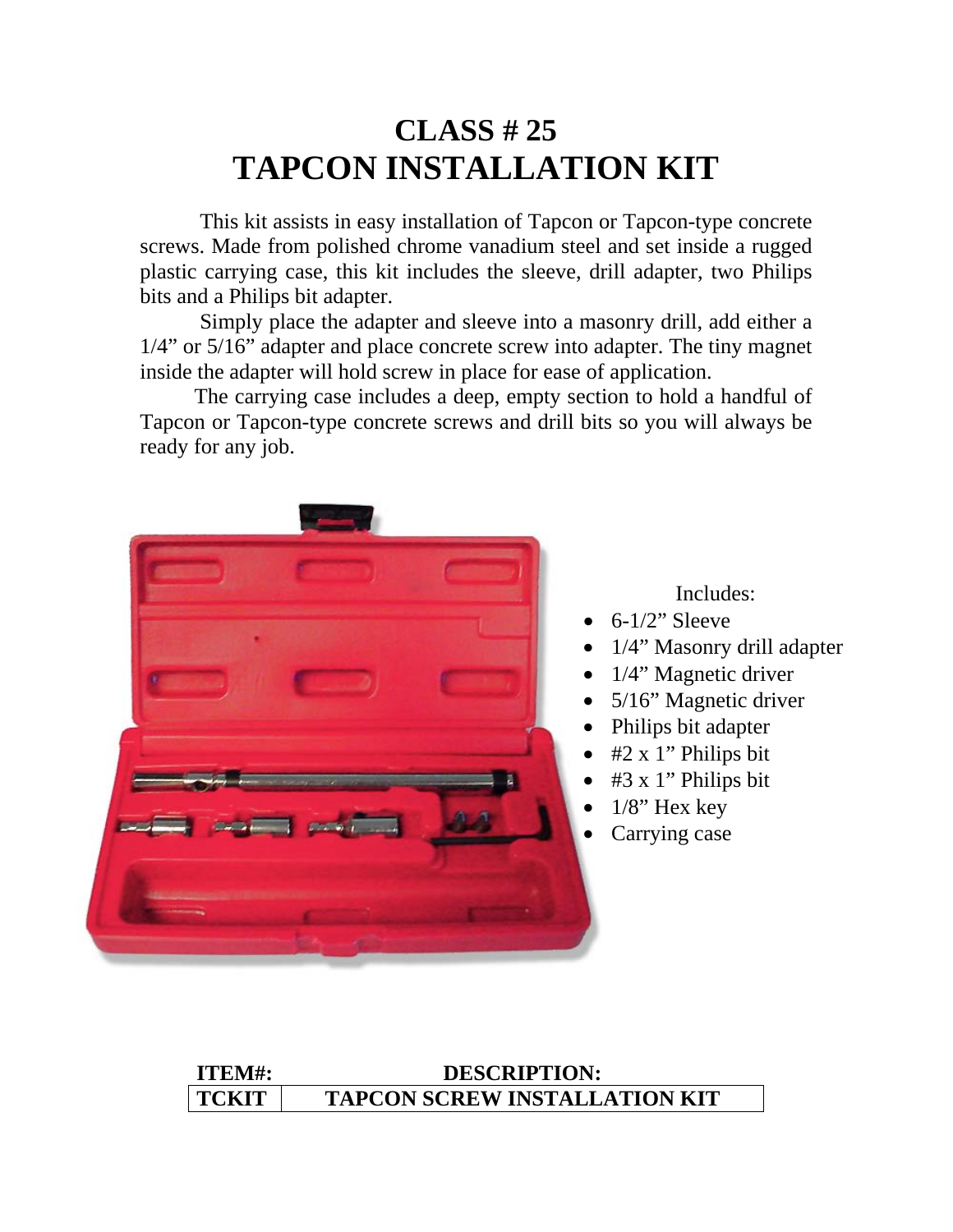#### **CLASS # 25 #2 x 1" PHILLIPS BIT**

 These are the common #2 Phillips insert bits that are used for driving all types of Phillips head drywall screws, wood screws, and machine screws. They are made from heat treated and cold rolled steel, and machined to exacting standards. Sold individually, but packaged 100 in a bag.



| ITEM# | <b>DESCRIPTION:</b>         |
|-------|-----------------------------|
| 207   | #2 x 1" PHILLIPS INSERT BIT |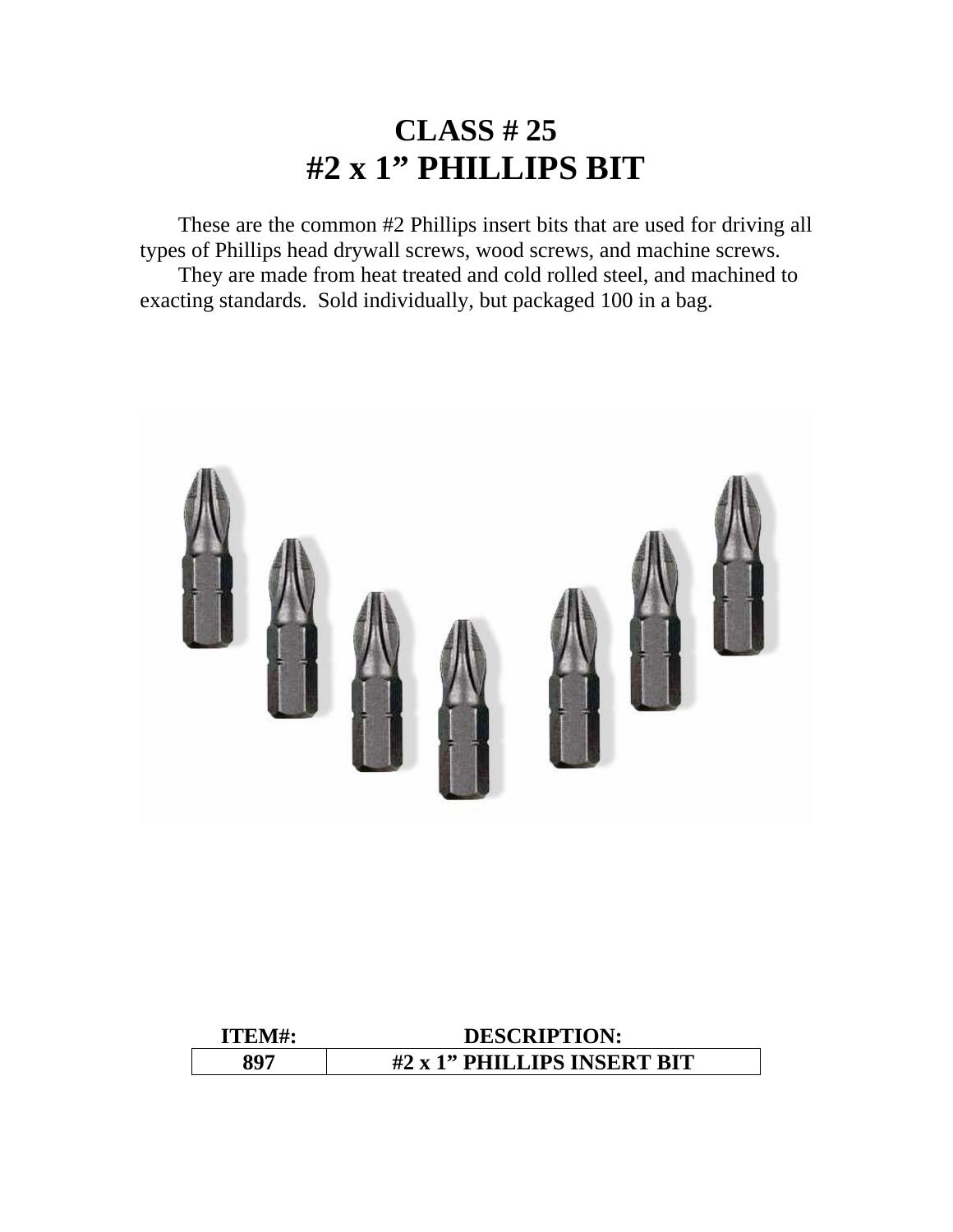# **CLASS # 25 MAGNETIC NUT SETTERS**

Chrome Vanadium, magnetic nut setters grasp and hold for easy, one hand tightening of hex nuts or bolts. Available in a 5 pc. SAE set with sizes from 1/4" to 1/2" and an 8 pc. set in metric ranging from 6mm to 13mm. Each nut setter features a 1/4" hex shank and are 2-9/16" (65mm) long. Import.



| ITEM#: | <b>DESCRIPTION:</b>                            |
|--------|------------------------------------------------|
| NUT5   | <b>MAGNETIC NUT SETTERS - 5 PC. SAE SET</b>    |
| NUT8   | <b>MAGNETIC NUT SETTERS - 8 PC. METRIC SET</b> |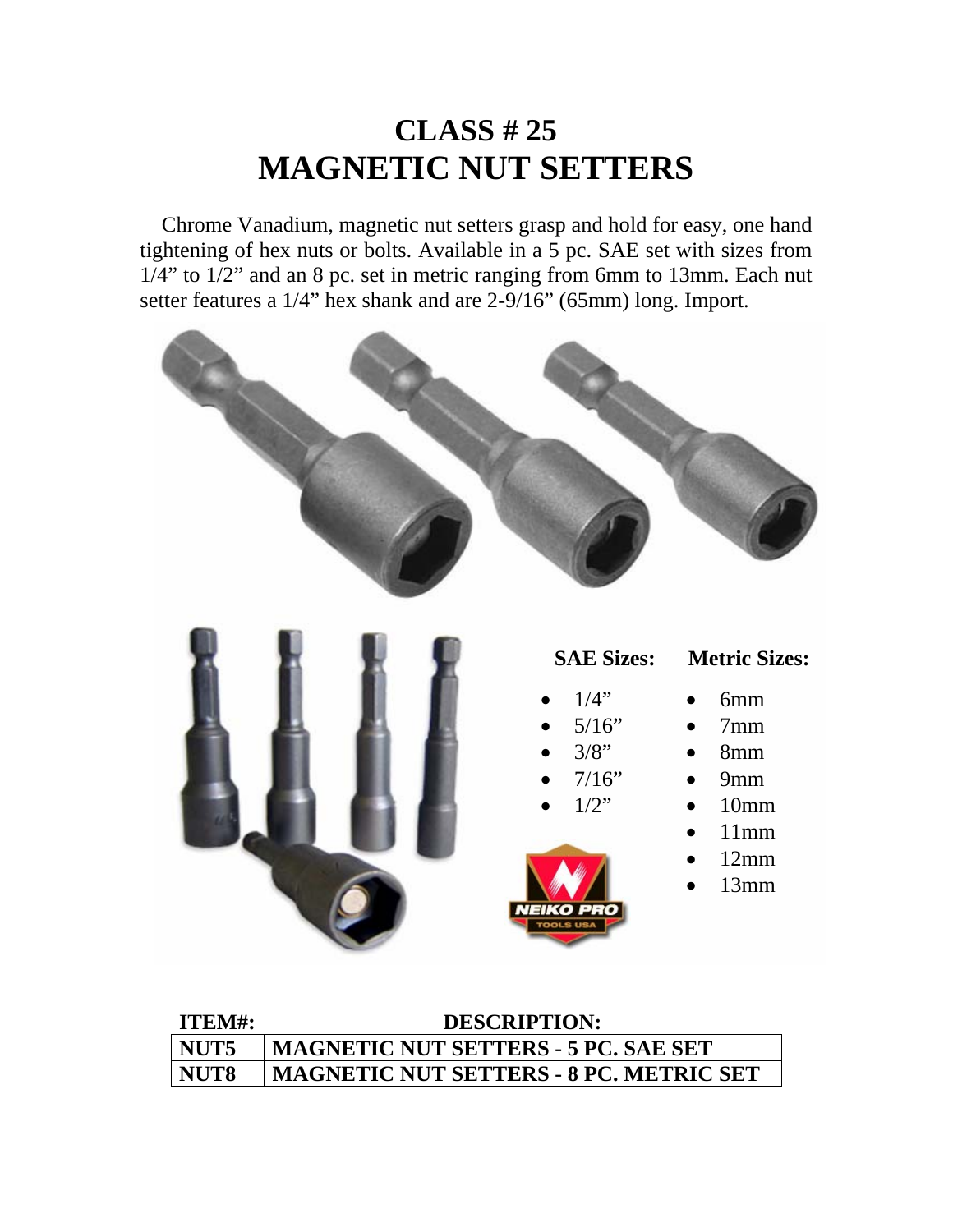# **CLASS # 25 MAGNETIC BIT HOLDERS**

 Designed for insert bits, these magnetic bit holders can be used with socket wrenches or socket adapters. Made of stainless steel and have a 'C'-ring that fits into the retaining ring notch of the insert bit to hold bit securely in place. They have the standard 1/4" shank to fit any drill driver.

 They are also available with a screw on retaining cap for use with a power screwdriver. The screw on cap securely holds the insert bit in the holder, not merely relying on the magnetic force to maintain the insert bit retention.

 Also available is a 2-3/8" Chrome Vanadium bit holder and a quick change for easy, one handed bit changes. Imported.



| ITEM#:           | SIZE:      | <b>DESCRIPTION:</b>                        |
|------------------|------------|--------------------------------------------|
| MBH <sub>2</sub> | 2"         | <b>MAGNETIC BIT HOLDER - STAINLESS</b>     |
| <b>MBH238</b>    | $2 - 3/8"$ | <b>MAGNETIC BIT HOLDER - STAINLESS</b>     |
| MBH3             | 3"         | <b>MAGNETIC BIT HOLDER - STAINLESS</b>     |
| MBH <sub>6</sub> | 6          | <b>MAGNETIC BIT HOLDER - STAINLESS</b>     |
| <b>MBH8</b>      | 8"         | <b>MAGNETIC BIT HOLDER - STAINLESS</b>     |
| <b>MBH10</b>     | $10$ "     | <b>MAGNETIC BIT HOLDER - STAINLESS</b>     |
| <b>MBH12</b>     | 12"        | <b>MAGNETIC BIT HOLDER - STAINLESS</b>     |
|                  |            |                                            |
| <b>MBHCV3</b>    | $2 - 3/8"$ | <b>MAGNETIC BIT HOLDER - CHROME</b>        |
|                  |            |                                            |
| <b>MBH3OC</b>    | 3"         | <b>MAGNETIC BIT HOLDER - QUICK CHANGE</b>  |
|                  |            |                                            |
| <b>MBH3C</b>     | 3"         | <b>MAGNETIC BIT HOLDER - S.S. WITH CAP</b> |
| <b>MBH6C</b>     | 6"         | <b>MAGNETIC BIT HOLDER - S.S. WITH CAP</b> |